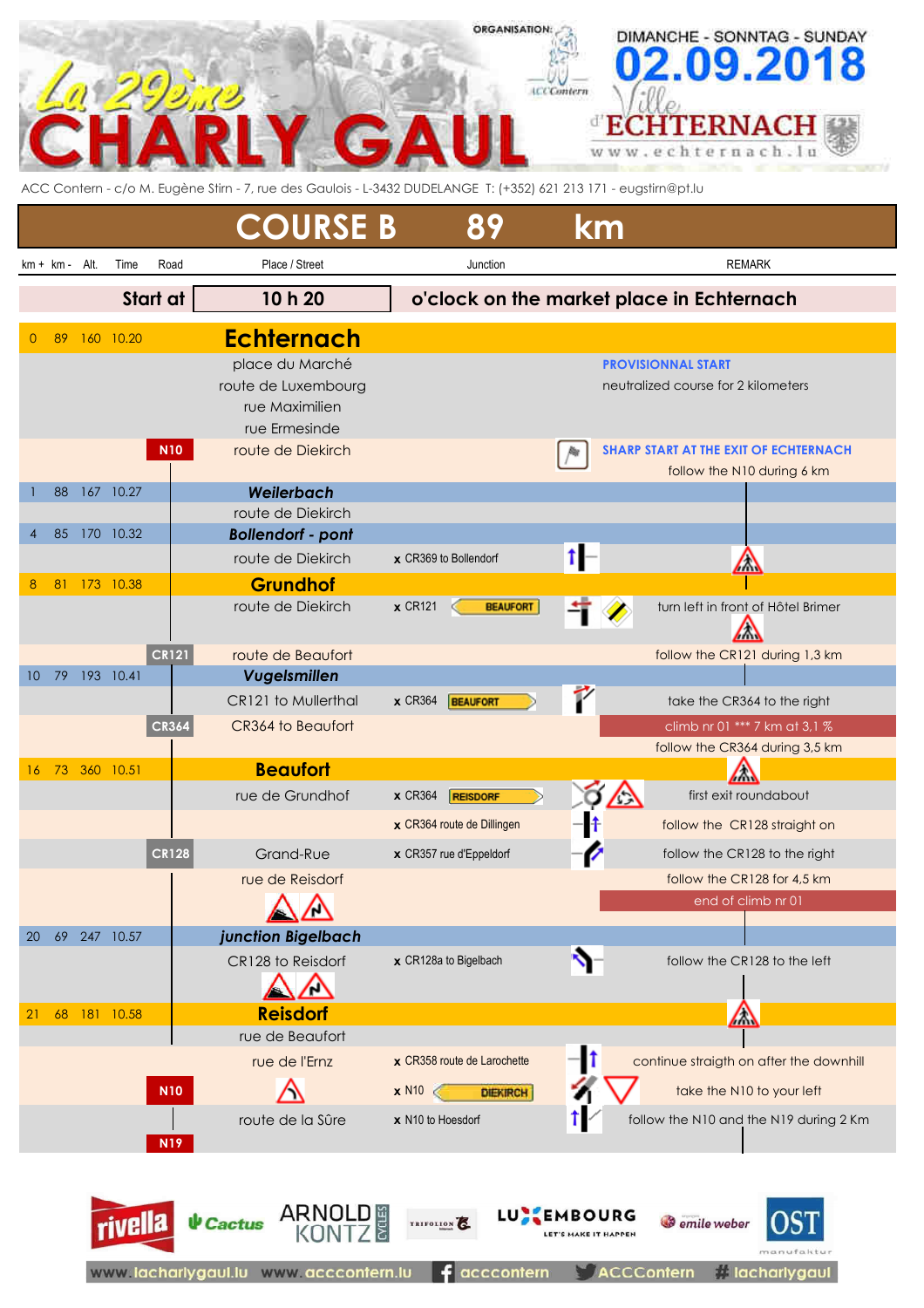## **ORGANISATION:** DIMANCHE - SONNTAG - SUNDAY **ACCGmtern** ď **HTERNACH** Е nach.lu  $\alpha$ W W

ACC Contern - c/o M. Eugène Stirn - 7, rue des Gaulois - L-3432 DUDELANGE T: (+352) 621 213 171 - eugstirn@pt.lu

|             |    |      |           |               | <b>COURSE B</b>       | 89                                 | km                                    |                                                                 |
|-------------|----|------|-----------|---------------|-----------------------|------------------------------------|---------------------------------------|-----------------------------------------------------------------|
| $km + km -$ |    | Alt. | Time      | Road          | Place / Street        | Junction                           |                                       | <b>REMARK</b>                                                   |
| 23          | 66 |      | 186 11.02 |               | <b>Moestroff</b>      |                                    |                                       | $\bigtriangleup$                                                |
|             |    |      |           |               | route de la Sûre      | $\times$ CR357C                    |                                       | turn left before the Chinese restaurant                         |
|             |    |      |           | <b>CR357C</b> | rue de la Gare        | x road to Bettendorf               |                                       | turn left after crossing the bridge                             |
|             |    |      |           |               |                       |                                    |                                       | turn to your right 50 meters later                              |
|             |    |      |           |               |                       |                                    |                                       | climb nr 02 ** 2,1 km at 6,1 %                                  |
|             |    |      |           |               |                       | x Im Wohlweg                       |                                       | à gauche avant la sortie du village                             |
|             |    |      |           |               | Im Wohlweg            | x road to Hierzenhaff              |                                       | take the climb to your right 100 m later                        |
|             |    |      |           |               | road to Hierzenhaff   |                                    |                                       | follow the road to Hierzenhaff                                  |
| 25          | 64 |      | 308 11.05 |               | <b>Hierzenhaff</b>    |                                    |                                       |                                                                 |
|             |    |      |           |               | road from Moestroff   | x CR358 <b>REISDORF</b>            |                                       | cross the CR357 straight on                                     |
|             |    |      |           |               | road to Keiwelbach    |                                    |                                       | end of climb nr 02                                              |
|             |    |      |           |               | ⁄٣                    |                                    |                                       | follow the road straight on during 1,5 km                       |
| 27          | 62 |      | 230 11.08 |               | <b>Keiwelbach</b>     |                                    |                                       |                                                                 |
|             |    |      |           |               | road from Hierzenhaff | x CR358 to Ermsdorf                |                                       | turn right at the end of the downhill                           |
|             |    |      |           | <b>CR358</b>  | CR358 to Ermsdorf     |                                    |                                       | follow the CR358 during 3 km                                    |
| 28          | 61 | 240  | 11.09     |               | <b>Reisermillen</b>   |                                    |                                       |                                                                 |
|             |    |      |           |               | CR358 to Ermsdorf     | x CR356B to Folkendange            | 14                                    |                                                                 |
| 29          | 60 |      | 243 11.11 |               | <b>Neimillen</b>      |                                    |                                       |                                                                 |
|             |    |      |           |               | CR358 to Ermsdorf     |                                    |                                       |                                                                 |
| 30          | 59 |      | 250 11.13 |               | <b>Ermsdorf</b>       |                                    |                                       |                                                                 |
|             |    |      |           |               | Reisduerferstrooss    | $x$ CR356<br><b>CHRISTNACH</b>     |                                       | turn left 75 m ahead of the church                              |
|             |    |      |           | <b>CR356</b>  | Suevelbuererstrooss   |                                    |                                       | climb nr 03 *** 2,6 km at 6,5 %<br>follow the CR356 during 4 km |
| 33          | 56 | 420  | 11.17     |               | <b>Grevenhaff</b>     |                                    |                                       |                                                                 |
|             |    |      |           |               | CR356 to Christnach   |                                    |                                       | end of climb nr 03                                              |
| 33          | 56 |      | 420 11.17 |               | Savelborn             |                                    |                                       |                                                                 |
|             |    |      |           |               | CR356 to Christnach   | <b>MEDERNACH</b><br><b>x</b> CR358 |                                       | turn right at the beginning of the village                      |
|             |    |      |           | <b>CR358</b>  | CR358 to Medernach    |                                    |                                       | follow the CR358 during 1,8 km                                  |
| 34          | 55 |      | 365 11.19 |               | junction Medernach    |                                    |                                       |                                                                 |
|             |    |      |           |               | CR358 from Savelborn  | <b>GILLENSHAFF</b><br>$x$ road to  |                                       | turn left after 700 meters of downhill                          |
|             |    |      |           |               | road to Gillenshaff   |                                    |                                       | follow the road for 600 m                                       |
| 36          | 53 |      | 366 11.22 |               | <b>Gillenshaff</b>    |                                    |                                       |                                                                 |
|             |    |      |           |               | road from Merdernach  | x road to <b>KITZEBUR</b>          |                                       | turn right at the top of the small climb                        |
|             |    |      |           |               | road to Kitzebur      |                                    |                                       | follow the road during 2,5 km                                   |
|             |    |      | rivella   |               | ARNO<br>$\psi$ Cactus | TRIFOLION                          | MBOURG<br><b>LET'S MAKE IT HAPPEN</b> | emile weber                                                     |

Ed

acccontern

www.lachariygaul.lu www.acccontern.lu

**i** lacharlygaul

**ACCContern**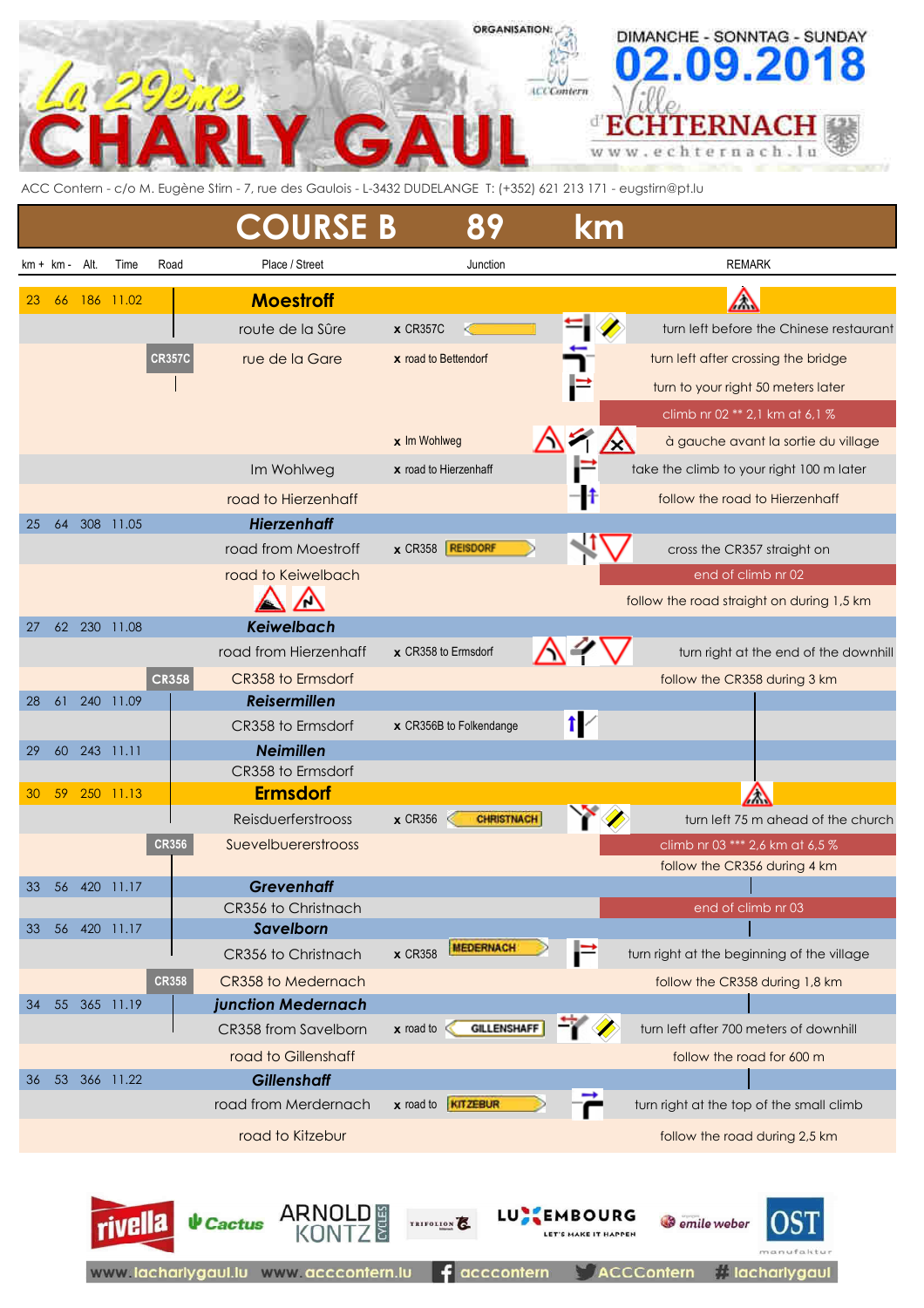

ACC Contern - c/o M. Eugène Stirn - 7, rue des Gaulois - L-3432 DUDELANGE T: (+352) 621 213 171 - eugstirn@pt.lu

|          |             |        |                    |              | <b>COURSE B</b>                                               | 89                                                        | km                                   |                                                                               |
|----------|-------------|--------|--------------------|--------------|---------------------------------------------------------------|-----------------------------------------------------------|--------------------------------------|-------------------------------------------------------------------------------|
|          | $km + km -$ | Alt.   | Time               | Road         | Place / Street                                                | Junction                                                  |                                      | <b>REMARK</b>                                                                 |
| 37<br>38 | 51          | 52 399 | 11.24<br>394 11.25 |              | <b>Watschenterhaff</b><br>road to Kitzebur<br><b>Kitzebur</b> |                                                           |                                      |                                                                               |
|          |             |        |                    | <b>CR118</b> | road from Gillenshaff<br>CR118 to Christnach                  | x CR118 to Christnach                                     | 5                                    | turn left into the CR118 400 m after the farm<br>follow the CR118 during 8 km |
| 39       | 50          | 335    | 11.27              |              | <b>Christnach</b>                                             |                                                           |                                      | $\triangle$                                                                   |
|          |             |        |                    |              | Fielserstrooss                                                | x CR128 to Heffingen                                      | 1⊩                                   |                                                                               |
|          |             |        |                    |              | Moellerdallerstrooss                                          | x Schoulstrooss                                           |                                      |                                                                               |
| 43       | 46          |        | 240 11.33          |              | <b>Breidweiler-pont</b>                                       |                                                           |                                      |                                                                               |
|          |             |        |                    |              | CR118 from Christnach                                         | x CR121 to Mullerthal                                     | $\vert \textbf{f} \vert$             | climb nr 04 ** 6 km at 2,4 %                                                  |
|          |             |        |                    |              |                                                               | x CR365 to Breidweiler                                    |                                      |                                                                               |
| 46       | 43          |        | 280 11.38          |              | Konstreffermillen                                             |                                                           |                                      |                                                                               |
|          |             |        |                    |              | CR118 from Christnach                                         | x CR358 to Ermsdorf                                       | $\sqrt{1}$                           |                                                                               |
|          |             |        |                    |              | CR118 to Consdorf                                             |                                                           |                                      |                                                                               |
| 48       | 41          |        | 328 11.41          |              | <b>Consdorf</b>                                               |                                                           |                                      | $\sqrt{}$                                                                     |
|          |             |        |                    |              | rue de Mullerthal                                             | x route de LUXEMBOURG                                     |                                      | turn right after the traffic lights                                           |
|          |             |        |                    |              | rue de Luxembourg                                             | x CR137 rue Hiicht                                        | IT                                   | follow the CR137 straight on                                                  |
|          |             |        |                    | <b>CR137</b> |                                                               |                                                           |                                      | follow the CR137 during 4 km                                                  |
|          |             |        |                    |              |                                                               |                                                           |                                      | end of climb nr 04                                                            |
| 50       | 39          |        | 386 11.44          |              | junction Altrier                                              |                                                           |                                      |                                                                               |
|          |             |        |                    |              | CR137 to Bech<br>╱╲                                           | x N11 to Luxembourg                                       | 荨                                    |                                                                               |
| 52       | 37          |        | 297 11.47          |              | <b>Bech</b>                                                   |                                                           |                                      |                                                                               |
|          |             |        |                    |              | Konsdrefferstrooss                                            | <b>BERBOURG</b><br>$\times$ CR132                         |                                      | turn right in front of the church                                             |
|          |             |        |                    | <b>CR132</b> | <b>Béiwerwiss</b>                                             |                                                           |                                      | follow the CR132 during 600m                                                  |
| 53       | 36          |        | 300 11.49          |              | junction Brouch                                               |                                                           |                                      |                                                                               |
|          |             |        |                    |              | CR132 from Bech                                               | $\times$ CR137<br><b>BERBOURG</b><br>⋖                    |                                      | take left after having left the village                                       |
|          |             |        |                    | <b>CR137</b> | CR137 to Berbourg                                             |                                                           |                                      | follow the CR137 during 2 km                                                  |
| 55       | 34          |        | 273 11.52          |              | <b>Berbourg</b>                                               |                                                           |                                      | △                                                                             |
|          |             |        |                    |              | An der Gruecht<br>╱╲                                          | $x$ Brucherstrooss<br>$\times$ CR137<br><b>MANTERNACH</b> | î.                                   | turn right after the narrow turns                                             |
|          |             |        |                    |              | <b>CR137 Schoulstrooss</b>                                    | x CR135a to Wecker<br>x CR135 Neie Wee                    |                                      | follow the CR132 during 4 km                                                  |
|          |             |        | <b>rivella</b>     |              | ARNOLD<br><b>V</b> Cactus                                     | TRIFOLION                                                 | <b>BOURG</b><br>LET'S MAKE IT HAPPEN | emile weber                                                                   |

 $f$  acccontern

# lacharlygaul

**ACCContern** 

www.lacharlygaul.lu www.acccontern.lu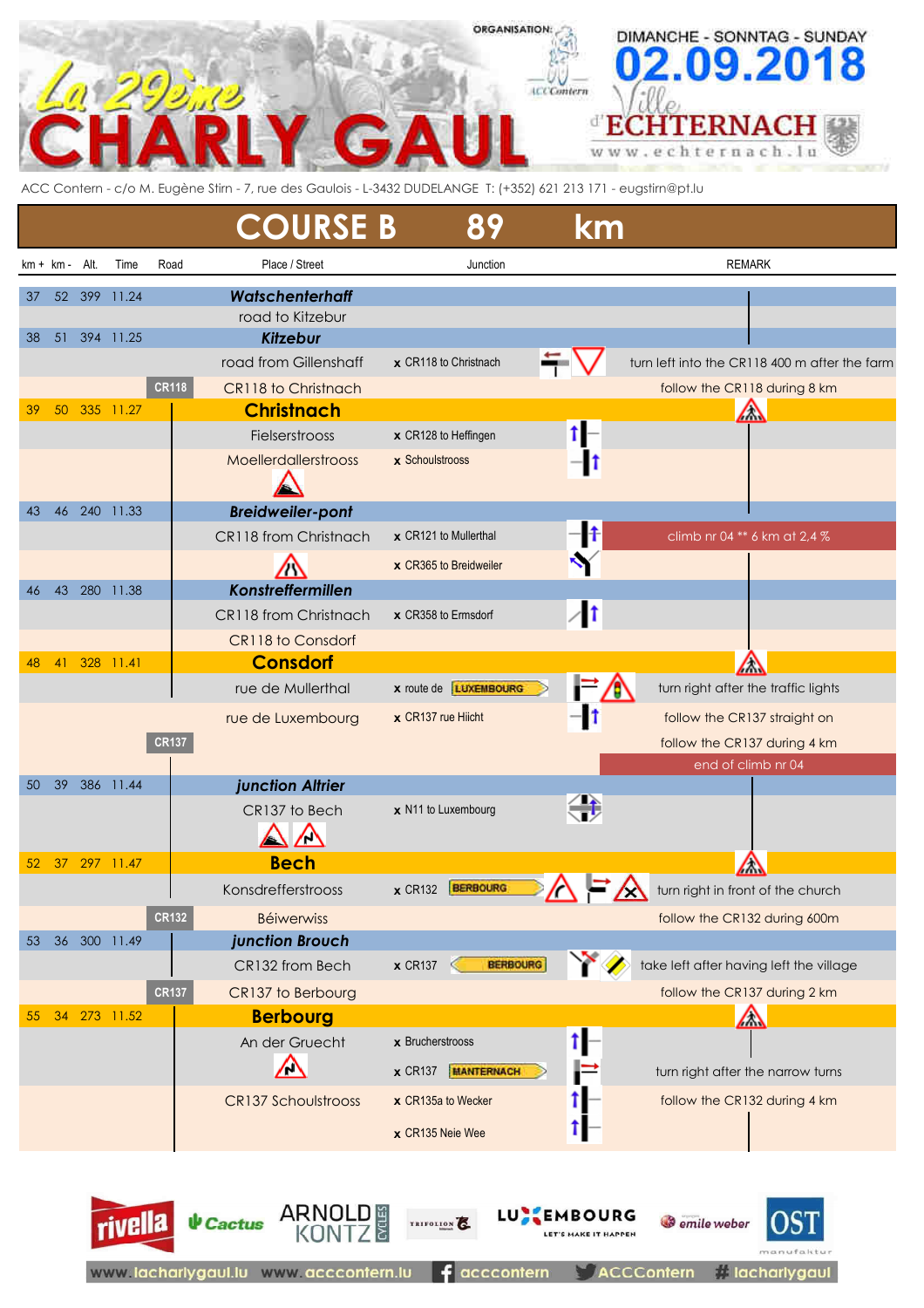## **ORGANISATION:** DIMANCHE - SONNTAG - SUNDAY 8 0 9.20 **ICCContern** ď **CHTERNACH** Е nach.lu ŧ е г W W h

ACC Contern - c/o M. Eugène Stirn - 7, rue des Gaulois - L-3432 DUDELANGE T: (+352) 621 213 171 - eugstirn@pt.lu

|    |                   |     |                 |              | <b>COURSE B</b>         | 89                                  | km         |                                          |
|----|-------------------|-----|-----------------|--------------|-------------------------|-------------------------------------|------------|------------------------------------------|
|    | $km + km - Alt$ . |     | Time            | Road         | Place / Street          | Junction                            |            | <b>REMARK</b>                            |
| 59 | 30                | 221 | 11.58           |              | junction Manternach     |                                     |            |                                          |
|    |                   |     |                 |              | CR137 from Berbourg     | LELLIG<br>$\times$ CR139            |            | take left into the CR138                 |
|    |                   |     |                 | <b>CR139</b> | CR139 to Lellig         |                                     |            | climb nr 05 * 3,0 km at 2,9 %            |
|    |                   |     |                 |              |                         |                                     |            | follow the CR139 during 2 km             |
| 60 | 29                |     | 265 12.00       |              | <b>Lellig</b>           |                                     |            | ╱╲                                       |
|    |                   |     |                 |              | <b>Duerfstrooss</b>     | x to Bocksbierg                     |            | turn right at the end of the village     |
|    |                   |     |                 |              | road to Bocksbierg      |                                     |            | follow the road during 500 m             |
|    |                   |     |                 |              |                         | $x$ small road                      |            | turn right after the downhill            |
|    |                   |     |                 |              |                         |                                     |            | continue on the small raod during 2,5 km |
| 64 | 25                |     | 256 12.06       |              | junction Bocksbierg     | $x$ small road                      |            | end of climb nr 05                       |
|    |                   |     |                 |              | road from Lellig        | x CR141 to Mompach                  |            | turn left after the electric station     |
|    |                   |     |                 | <b>CR141</b> | CR141 to Mompach        |                                     |            | follow the CR141 during 8 km             |
|    |                   |     |                 |              |                         |                                     |            | climb nr 06 ** 4,0 km at 3,4 %           |
| 67 |                   |     | 22 325 12.11    |              | junction Givenich       |                                     |            |                                          |
|    |                   |     |                 |              | CR141 to Mompach        | x CR135 to Givenich                 | t          |                                          |
| 68 | 21                |     | 318 12.13       |              | <b>Mompach</b>          |                                     |            | $\sqrt{}$                                |
|    |                   |     |                 |              | <b>Iewescht Strooss</b> | x CR135 to Herborn                  |            |                                          |
|    |                   |     |                 |              |                         | x CR141C to Boursdorf               |            |                                          |
| 70 |                   |     | 19 376 12.16    |              | <b>Pafebierg</b>        |                                     |            |                                          |
|    |                   |     |                 |              | CR141 from Mompach      | x CR370 to Herborn                  |            | end of climb nr 06                       |
| 72 | 17                |     | 337 12.19       |              | junction Osweiler       |                                     |            |                                          |
|    |                   |     |                 |              | CR141 to Echternach     | <b>DICKWEILER</b><br><b>x</b> CR370 |            | take the CR370 to the right              |
|    |                   |     |                 | <b>CR370</b> | CR370 to Dickweiler     |                                     |            | follow the CR370 during 1,5 km           |
|    |                   |     |                 |              | $\triangle \triangle$   |                                     |            |                                          |
| 73 |                   |     | 16 295 12.21    |              | <b>Dickweiler</b>       |                                     |            | $\bigtriangleup$                         |
|    |                   |     |                 |              | rue Principale          | GIRST<br>$\times$ CR370             | `7∆        | turn right at the exit of the village    |
|    |                   |     |                 |              | CR370 to Girst          |                                     |            | follow the CR370 during 1,5 km           |
| 75 |                   |     | 14 276 12.24    |              | junction Girsterklaus   |                                     | $\sqrt{1}$ |                                          |
|    |                   |     |                 |              | CR370 to Girst<br>△     | x CR371 to Girsterklaus             |            |                                          |
|    |                   |     | 76 13 225 12.25 |              | <b>Girst</b>            |                                     |            |                                          |
|    |                   |     |                 |              | Duerfstrooss            |                                     |            |                                          |
|    |                   |     |                 |              |                         |                                     |            |                                          |
|    |                   |     |                 |              |                         |                                     |            |                                          |
|    |                   |     |                 |              |                         |                                     |            |                                          |



TRIFOLION<sup>E</sup>

**LU<sup>S</sup>**EMBOURG

*O* emile weber

**ARNOLD** 

rivella

**↓** Cactus